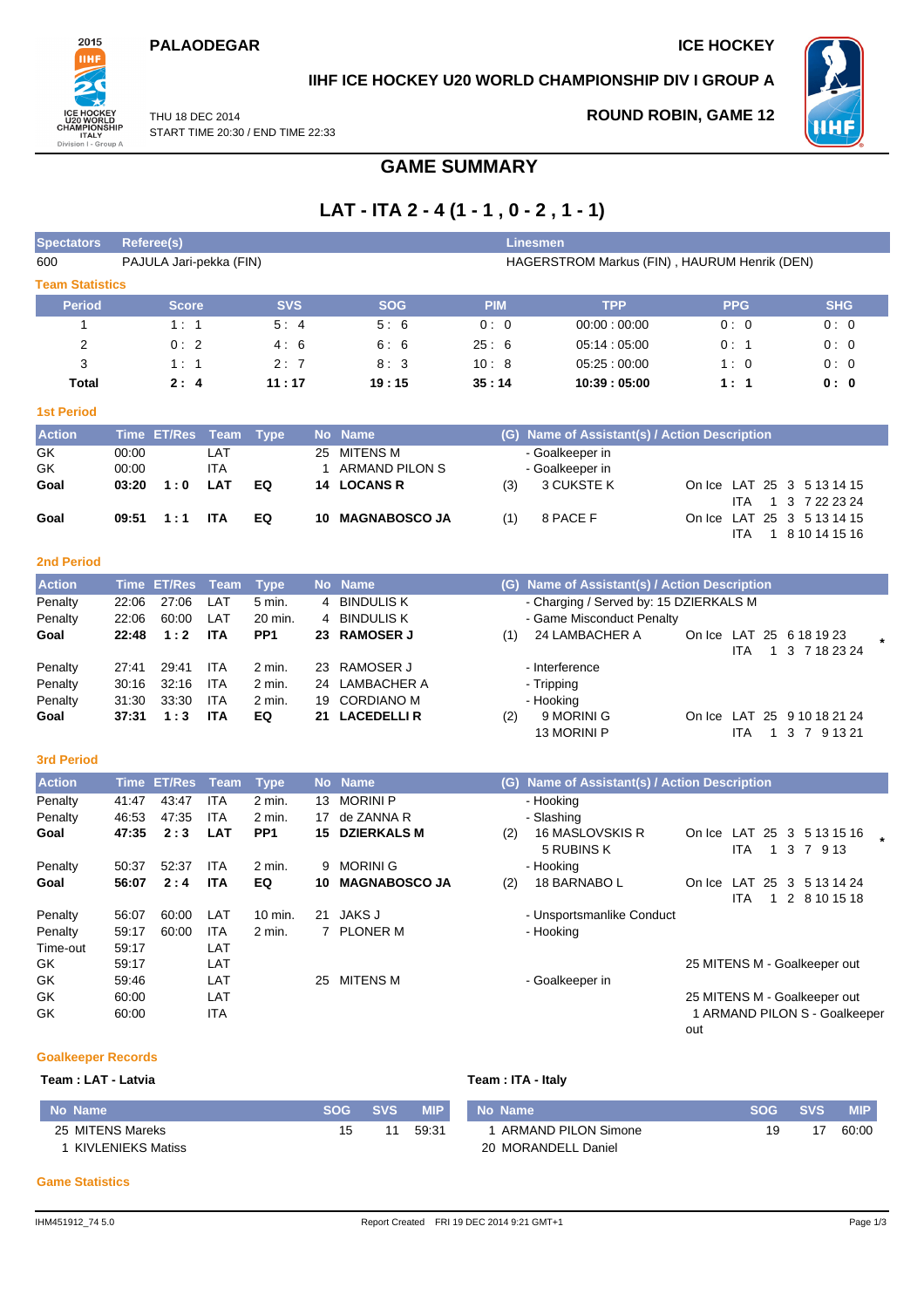### **PALAODEGAR ICE HOCKEY**



**Team : LAT (white)**

# **IIHF ICE HOCKEY U20 WORLD CHAMPIONSHIP DIV I GROUP A**

THU 18 DEC 2014 START TIME 20:30 / END TIME 22:33 **ROUND ROBIN, GAME 12**



|               | <b>Head Coach: ANKIPANS Girts</b> |              |             |          |            |       |                |                |        |             | <b>Shots on Goal</b> |                |                        |                               |
|---------------|-----------------------------------|--------------|-------------|----------|------------|-------|----------------|----------------|--------|-------------|----------------------|----------------|------------------------|-------------------------------|
| <b>No Pos</b> | <b>Name</b>                       | G.           | A           | P        | <b>PIM</b> | $FO+$ | FO-            | $FO+/-$        | FO%    | и           | $\overline{2}$       | $\overline{3}$ | <b>TS</b><br><b>OT</b> | $+/-$                         |
| 3 D           | <b>CUKSTE Karlis</b>              | 0            |             |          | 0          | 0     | 0              | 0              | 0.00   | 0           | 0                    | 0              |                        | 0<br>$-1$                     |
| D<br>5        | <b>RUBINS Kristians</b>           | 0            |             |          | 0          | 0     | $\Omega$       | $\Omega$       | 0.00   | 0           | $\Omega$             | 0              |                        | $-1$<br>$\Omega$              |
| 13 F          | BATNA Oskars +C                   | 0            | 0           | 0        | 0          | 6     | 7              | $-1$           | 46.15  | 0           | 1                    | 0              |                        | $-1$                          |
| 14 F          | <b>LOCANS Roberts</b>             |              | $\Omega$    |          | 0          | 0     | 0              | 0              | 0.00   |             | $\mathbf 0$          |                |                        | 2<br>$-1$                     |
| 15 F          | DZIERKALS Martins (BP)            | 1            | $\mathbf 0$ |          | 0          | 0     | 0              | $\Omega$       | 0.00   | 0           | $\mathbf 0$          | $\overline{2}$ |                        | $\overline{2}$<br>$\mathbf 0$ |
| 6 D           | GRINBERGS Ralfs +A                | 0            | 0           | 0        | 0          | 0     | 0              | 0              | 0.00   | 1           | 0                    | 0              |                        | 0<br>1                        |
| F<br>8        | <b>SPRUKTS Gatis</b>              | 0            | $\Omega$    | 0        | 0          | 0     | $\Omega$       | $\Omega$       | 0.00   | 0           | 2                    | 0              |                        | 2<br>0                        |
| 17 F          | <b>BIRZITIS Bruno</b>             | 0            | 0           | 0        | 0          | 0     | 0              | 0              | 0.00   | 0           | 0                    | 0              |                        | 0<br>$\mathbf 0$              |
| F<br>19       | <b>IGNATOVICS Ruslans</b>         | 0            | 0           | $\Omega$ | 0          | 6     | 4              | $\overline{2}$ | 60.00  | 0           | $\mathbf 0$          |                |                        | 0<br>1                        |
| 23 D          | <b>ZILE Kristaps</b>              | 0            | $\Omega$    | 0        | $\Omega$   | 0     | $\mathbf{0}$   | $\Omega$       | 0.00   | 0           | $\mathbf 0$          | 0              |                        | $\mathbf 0$<br>$\mathbf 0$    |
| 4 D           | <b>BINDULIS Kristofers</b>        | 0            | $\Omega$    | 0        | 25         | 0     | 0              | 0              | 0.00   | 0           | 0                    | 0              |                        | 0<br>0                        |
| 16 F          | <b>MASLOVSKIS Rudolfs</b>         | 0            |             |          | 0          | 1     | $\Omega$       | $\mathbf 1$    | 100.00 | 0           | 0                    | $\overline{2}$ |                        | $\overline{2}$<br>0           |
| 18 F          | <b>ABOLS Rodrigo</b>              | 0            | 0           | 0        | 0          | 10    | 13             | $-3$           | 43.48  |             | $\mathbf 0$          | 0              |                        | $-1$                          |
| D<br>21       | <b>JAKS Janis</b>                 | 0            | $\Omega$    | $\Omega$ | 10         | 0     | 0              | $\Omega$       | 0.00   | 0           | 1                    | 0              |                        | $-1$<br>1                     |
| 24 F          | EGLE Haralds +A                   | 0            | 0           | 0        | 0          | 0     |                | $-1$           | 0.00   | $\mathbf 0$ |                      |                |                        | $-2$<br>$\overline{2}$        |
| 9 D           | <b>PONOMARENKO Maksims</b>        | 0            | 0           | 0        | 0          | 0     | 0              | 0              | 0.00   | 0           | 0                    | 0              |                        | 0<br>$-1$                     |
| 10 F          | <b>RAZGALS Frenks</b>             | 0            | $\Omega$    | $\Omega$ | 0          | 1     | $\overline{2}$ | $-1$           | 33.33  | 1           | 0                    | $\Omega$       |                        | 1<br>$-1$                     |
| F<br>11       | <b>BALCERS Rudolfs</b>            | 0            | $\Omega$    | $\Omega$ | 0          | 0     | 0              | $\Omega$       | 0.00   |             | 1                    |                |                        | 3<br>0                        |
| 12 D          | <b>NEKLUDOVS Romans</b>           | 0            | 0           | 0        | 0          | 0     | 0              | 0              | 0.00   | $\mathbf 0$ | 0                    | 0              |                        | $\mathsf 0$<br>0              |
| 22 F          | <b>HOMJAKOVS Edgars</b>           | 0            | $\Omega$    | $\Omega$ | $\Omega$   | 4     |                | 3              | 80.00  | $\Omega$    | $\Omega$             | $\Omega$       |                        | $\mathbf 0$<br>$\mathbf 0$    |
| GK<br>1       | <b>KIVLENIEKS Matiss</b>          | 0            | 0           | 0        | 0          |       |                |                |        | 0           | $\mathbf 0$          | 0              |                        | 0                             |
| 25 GK         | <b>MITENS Mareks</b>              | 0            | 0           | 0        | 0          |       |                |                |        |             | 0                    | 0              |                        | 0                             |
| <b>Total</b>  |                                   | $\mathbf{2}$ | 3           | 5        | 35         | 28    | 29             | -1             | 49.12  | 5           | 6                    | 8              | 19                     |                               |

| Team : ITA (blue) |                           |          |          |             |                |       |                |          |       |                |                      |                |           |                |             |
|-------------------|---------------------------|----------|----------|-------------|----------------|-------|----------------|----------|-------|----------------|----------------------|----------------|-----------|----------------|-------------|
|                   | Head Coach: KOSTNER Erwin |          |          |             |                |       |                |          |       |                | <b>Shots on Goal</b> |                |           |                |             |
| <b>No Pos</b>     | <b>Name</b>               | G        | A        | P           | <b>PIM</b>     | $FO+$ | FO-            | $FO+/-$  | FO%   |                | $\overline{2}$       | $\overline{3}$ | <b>OT</b> | <b>TS</b>      | $+/-$       |
| 3 D               | <b>TAUFERER Ivan</b>      | 0        | $\Omega$ | 0           | 0              | 0     | 0              | 0        | 0.00  | 0              | 1                    | 0              |           |                | 0           |
| 7 D               | <b>PLONER Maximilian</b>  | $\Omega$ | $\Omega$ | $\Omega$    | 2              | 0     | 0              | 0        | 0.00  | 0              | $\Omega$             | 0              |           | 0              | $\mathbf 0$ |
| F<br>22           | <b>DANTONE Matteo</b>     | 0        | 0        | 0           | 0              | 0     | 0              | 0        | 0.00  | 0              | 0                    | 0              |           | 0              | $-1$        |
| 23 F              | RAMOSER Joachim +A        |          | $\Omega$ |             | $\overline{2}$ | 0     | $\Omega$       | $\Omega$ | 0.00  | 0              | 1                    | 0              |           |                | $-1$        |
| 24 F              | <b>LAMBACHER Alex</b>     | $\Omega$ | 1        |             | $\overline{2}$ | 11    | 12             | $-1$     | 47.83 | 0              | 0                    | 0              |           | 0              | $-1$        |
| 5<br>D            | COSTA Daniel +A           | 0        | $\Omega$ | 0           | 0              | 0     | 0              | 0        | 0.00  | 0              | 1                    | 0              |           |                | 0           |
| F<br>9            | MORINI Giovanni +C        | 0        |          |             | 2              | 12    | 5              | 7        | 70.59 | 0              |                      |                |           | 2              | $+1$        |
| F<br>13           | <b>MORINI Paolo</b>       | $\Omega$ |          |             | 2              | 0     | 0              | $\Omega$ | 0.00  | 0              | 0                    | 0              |           | 0              | $+1$        |
| D<br>19           | <b>CORDIANO Massimo</b>   | 0        | 0        | 0           | 2              | 0     | 0              | 0        | 0.00  | 0              | 0                    | 0              |           | 0              | $\mathbf 0$ |
| 21 F              | <b>LACEDELLI Riccardo</b> |          | $\Omega$ |             | $\Omega$       | 0     |                | $-1$     | 0.00  | 1              | 1                    | 0              |           | $\overline{2}$ | $+1$        |
| 11 F              | <b>CONCI Davide</b>       | 0        | 0        | 0           | 0              | 0     | 0              | 0        | 0.00  | 0              | 0                    | 0              |           | 0              | 0           |
| D<br>15           | <b>BEBER Philipp</b>      | 0        | 0        | 0           | 0              | 0     | 0              | 0        | 0.00  | 1              | 0                    | 0              |           |                | $+2$        |
| D<br>16           | SEEBER Ivan               | $\Omega$ | $\Omega$ | $\Omega$    | 0              | 0     | 0              | $\Omega$ | 0.00  | 0              | 0                    | 0              |           | 0              | $+1$        |
| F<br>17           | de ZANNA Ronny            | $\Omega$ | 0        | 0           | 2              | 0     | 0              | 0        | 0.00  | 0              | 0                    | 0              |           | 0              | $\mathbf 0$ |
| 18 F              | <b>BARNABO Luca</b>       | 0        |          |             | 0              | 4     | 8              | $-4$     | 33.33 | $\overline{2}$ |                      | 0              |           | 3              | $+1$        |
| 2 D               | <b>LANZINER Gregor</b>    | 0        | 0        | $\mathbf 0$ | 0              | 0     | 0              | 0        | 0.00  | 0              | 0                    | 0              |           | 0              | $+1$        |
| F<br>8            | <b>PACE Fabrizio</b>      | $\Omega$ |          |             | 0              | 2     | $\overline{2}$ | $\Omega$ | 50.00 | 0              | 0                    |                |           |                | $+2$        |
| F<br>10           | MAGNABOSCO Jose Antonio   | 2        | $\Omega$ | 2           | 0              | 0     | 0              | $\Omega$ | 0.00  | 2              | 0                    |                |           | 3              | $+2$        |
| 12 F              | <b>OLIVERO Simone</b>     | 0        | 0        | 0           | 0              | 0     |                | $-1$     | 0.00  | 0              | 0                    | 0              |           | 0              | $\mathbf 0$ |
| 14 F              | <b>CORDIN Federico</b>    | $\Omega$ | 0        | $\mathbf 0$ | 0              | 0     | $\Omega$       | $\Omega$ | 0.00  | 0              | 0                    | 0              |           | 0              | $+1$        |
| 1 GK              | ARMAND PILON Simone (BP)  | 0        | 0        | 0           | 0              |       |                |          |       | 0              | 0                    | 0              |           | 0              |             |
| 20 GK             | <b>MORANDELL Daniel</b>   | 0        | 0        | 0           | 0              |       |                |          |       | O              | 0                    | 0              |           | 0              |             |
| <b>Total</b>      |                           | 4        | 5        | 9           | 14             | 29    | 28             | 1        | 50.88 | 6              | 6                    | 3              |           | 15             |             |